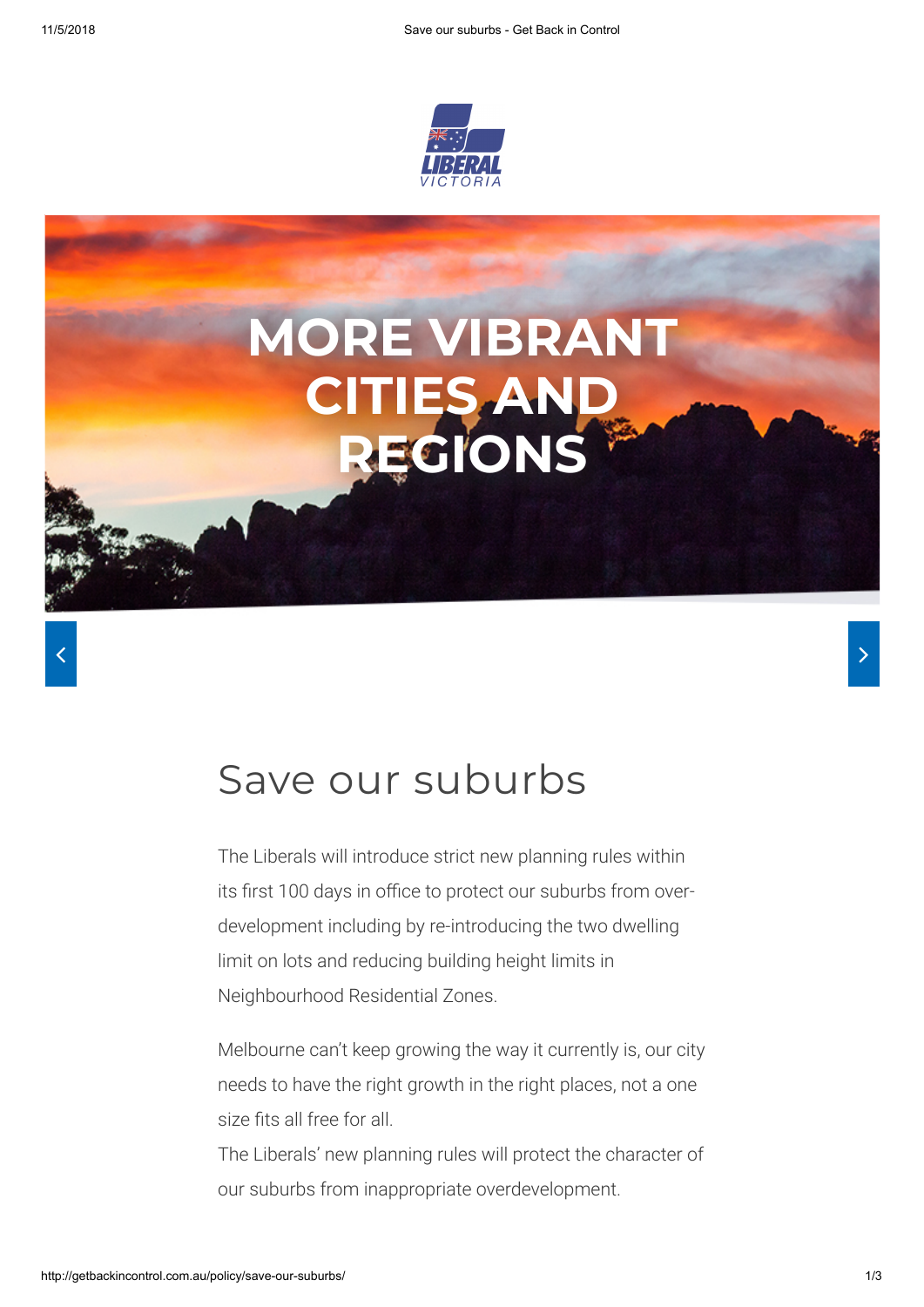As soon as they took office, Daniel Andrews and Labor watered down strict planning protections. This has led to a free for all of inappropriate development in many suburban streets.

Labor's changes have not only sacrificed strict planning rules and neighbourhood character controls, they have caused more congestion on local roads that is choking our city.

A Liberal Government will restore the protections to residential suburbs removed by Daniel Andrews and Labor.

We will reverse the damaging aspects of Labor's changes, specifically:

- reintroduce the two dwelling limit on lots in the Neighbourhood Residential Zone
- reduce the building height in parts of the < Neighbourhood Residential Zone
	- bring back the 9 metre discretionary height limit in the General Residential Zone
	- reviewing the 'Garden Area' rule to make it more sensible and workable

These changes are so important to protect our quality of life that a Liberal Government will introduce them in its first 100 days.

Release: https://www.matthewguy.com.au/media[release/guy-davis-new-planning-laws-to-save-our-suburbs/](https://www.matthewguy.com.au/media-release/guy-davis-new-planning-laws-to-save-our-suburbs/)